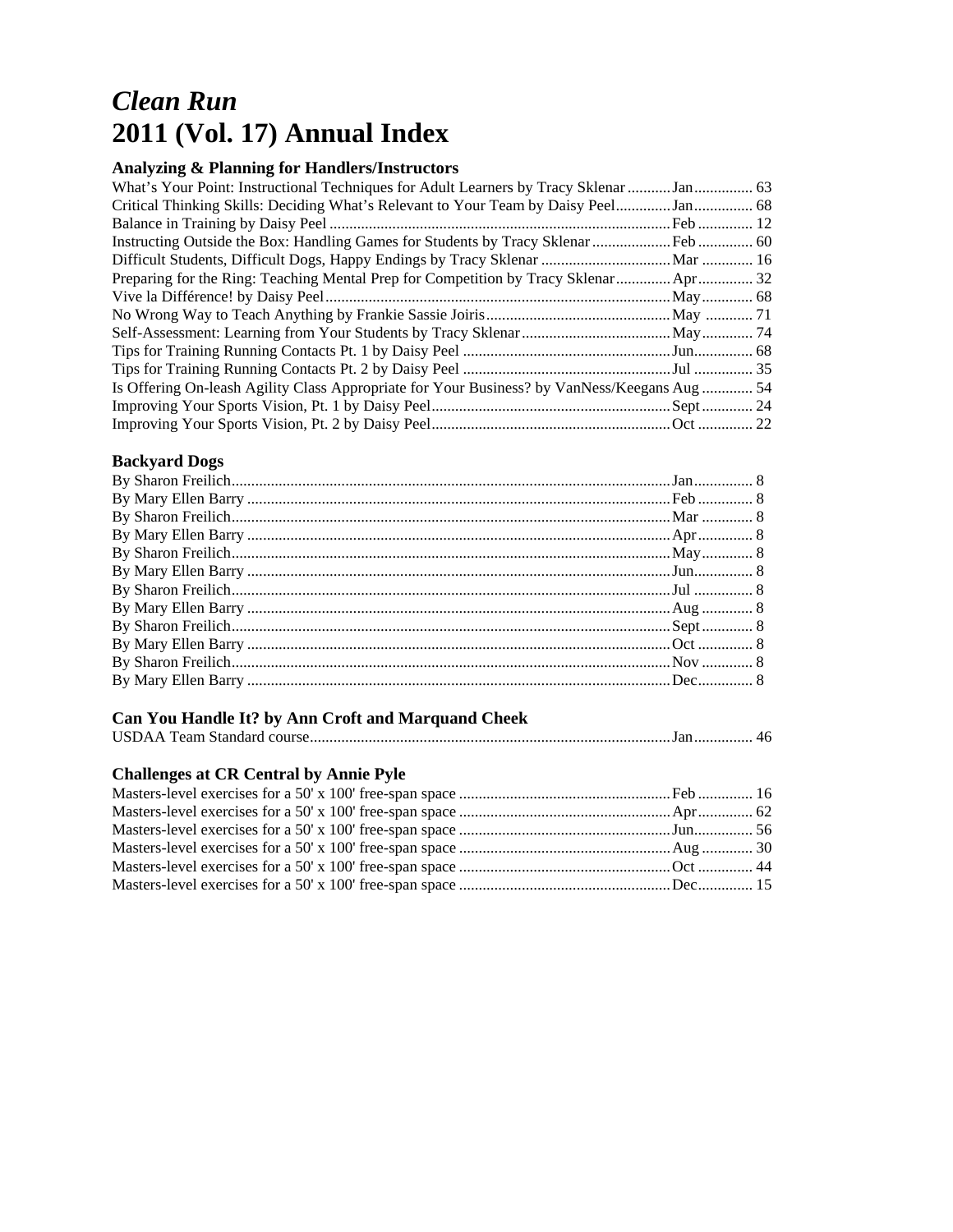#### **Challenges for Rising Stars by Stuart Mah**

| Advanced transition work and maintaining handler focus over longer periods Jun 47 |  |
|-----------------------------------------------------------------------------------|--|
|                                                                                   |  |
|                                                                                   |  |
|                                                                                   |  |
|                                                                                   |  |
|                                                                                   |  |
|                                                                                   |  |
|                                                                                   |  |

#### **Control Unleashed® Case Studies by Leslie McDevitt**

## **Dealing with Aggression in the Performance Dog by Pamela S. Dennison**

#### **Dog and Handler Health**

| Low-level Lasers and the Canine Competitor by Trish Kallenbach DVM CVCP  Apr 18                |  |
|------------------------------------------------------------------------------------------------|--|
|                                                                                                |  |
|                                                                                                |  |
| Are You Prepared for Medical Emergency? by Sally Silverman and Deb Goodhart  May  35           |  |
|                                                                                                |  |
|                                                                                                |  |
| Intervertebral Disc Disease by DVMs Peter Lotsikas; Chris Leasure; Faith Lotsikas Jun 51       |  |
|                                                                                                |  |
|                                                                                                |  |
| Training to Your Weakness: Exercises for Dogs with Straight Fronts by Dr. D. Saunders. Sept 43 |  |
| Training to Your Weakness: Exercises for Dogs with Long Backs by Dr. D. Saunders  Nov  43      |  |
| New Options in the Management of Elbow Arthritis by Dr. K. Schulz w/Dr. P. Lotsikas Dec 20     |  |

## **Editorializing**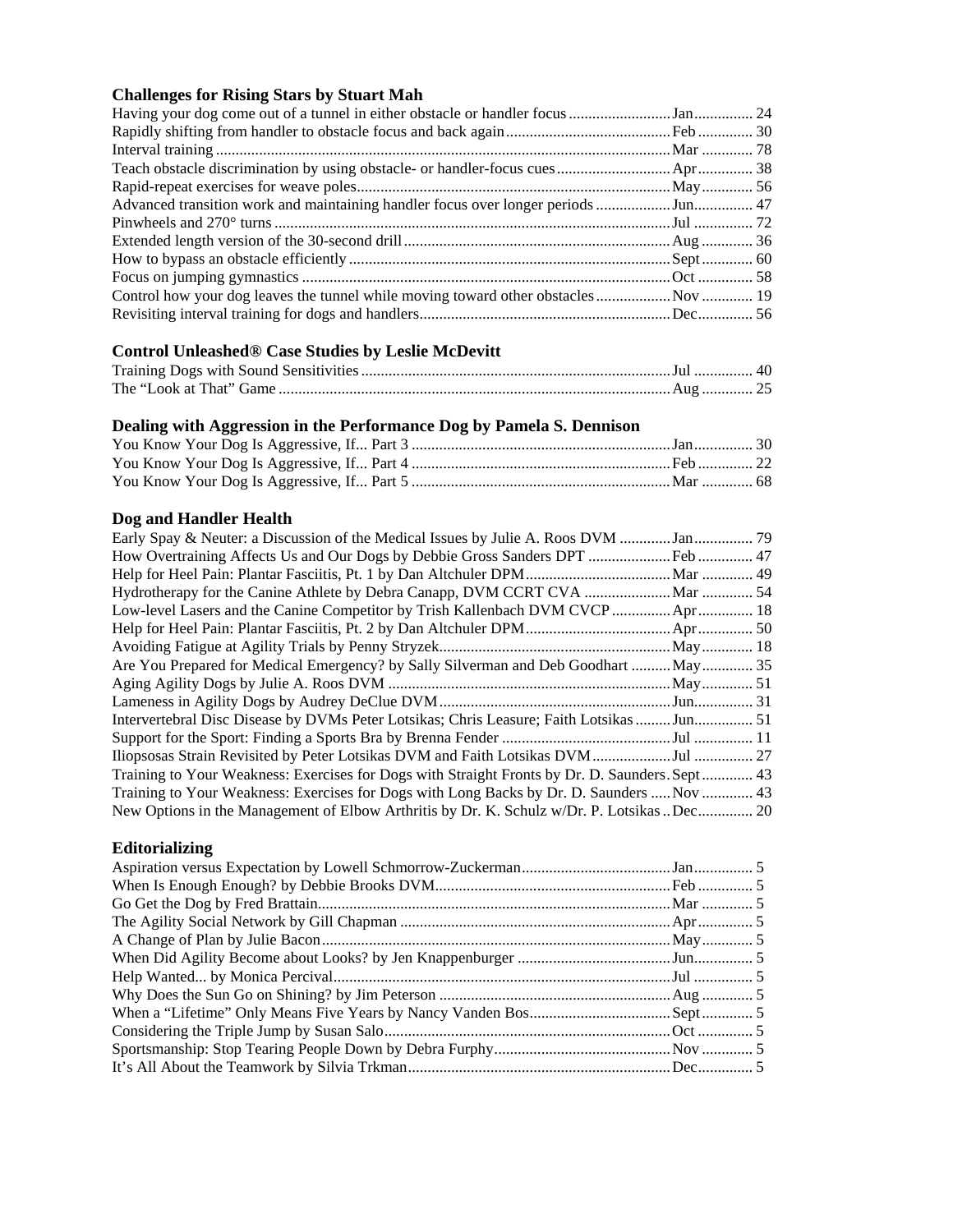| Everything You Always Wanted to Know About Dog Agility But Were Afraid to Ask!                |  |
|-----------------------------------------------------------------------------------------------|--|
|                                                                                               |  |
| Do agility groups track qualifying rates on courses? Does it help you to know it?  Feb 7      |  |
| Judging at special events; practicing measurement and on available equipment at trials  Mar 7 |  |
| What is WAO; judges' decision on 7-point obstacle in USDAA Snooker or Gamblers Apr 7          |  |
|                                                                                               |  |
|                                                                                               |  |
| DQ during victory lap; exhibitors may not put conditions on entry acceptance in AKCJul 7      |  |
|                                                                                               |  |
|                                                                                               |  |
|                                                                                               |  |
|                                                                                               |  |
| Popular agility breeds; treats/toys in the ring for NADAC and "containerized" trialsDec7      |  |
| Fit to Be Tricked by Frankie Sassie Joiris                                                    |  |
|                                                                                               |  |
|                                                                                               |  |
|                                                                                               |  |
|                                                                                               |  |
| <b>Games &amp; Course Strategy</b>                                                            |  |
|                                                                                               |  |
|                                                                                               |  |
|                                                                                               |  |
| It's Your Turn! by Sandy Rogers<br>Miscellaneous                                              |  |
|                                                                                               |  |
|                                                                                               |  |
|                                                                                               |  |
|                                                                                               |  |
|                                                                                               |  |
|                                                                                               |  |
|                                                                                               |  |
|                                                                                               |  |
|                                                                                               |  |
|                                                                                               |  |
|                                                                                               |  |
|                                                                                               |  |
|                                                                                               |  |
|                                                                                               |  |
|                                                                                               |  |
|                                                                                               |  |
|                                                                                               |  |
| To Quit or Not: Life Lessons with a Polish Lowland Sheepdog by Cindy L. Martin  Nov  60       |  |
| Power Paws Drills & Skill Sets by Nancy Gyes                                                  |  |
|                                                                                               |  |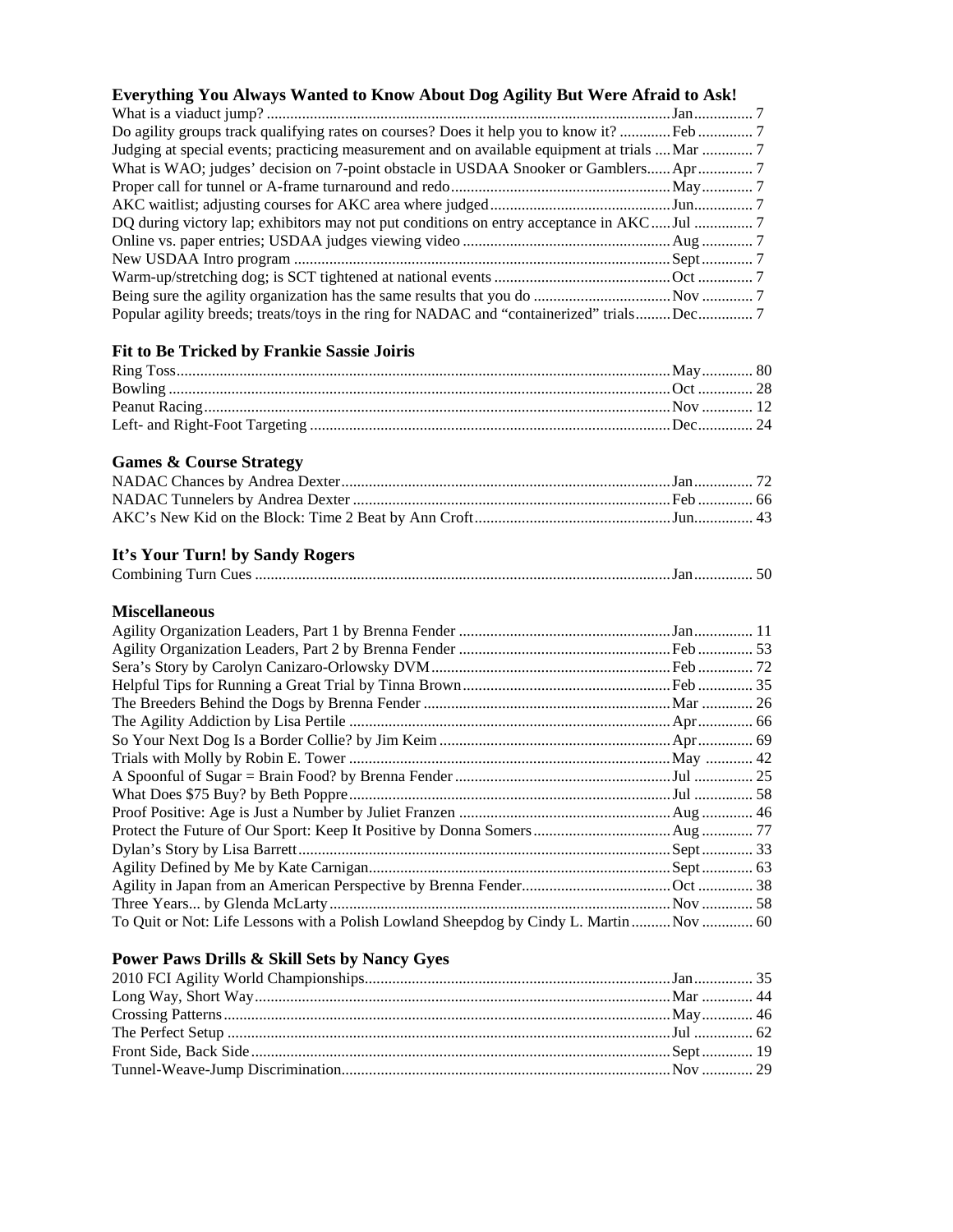#### Ready, Set, Trial! by Jaime McKay CPDT KA

| Set Your Team Up for Success (before entering the ring for the first time) 21 |  |
|-------------------------------------------------------------------------------|--|
|                                                                               |  |
|                                                                               |  |
|                                                                               |  |
|                                                                               |  |
|                                                                               |  |
|                                                                               |  |
|                                                                               |  |
|                                                                               |  |
|                                                                               |  |
|                                                                               |  |
|                                                                               |  |
| <b>Shelter Champs by Lisa Barrett</b>                                         |  |
|                                                                               |  |
| <b>The Construction Zone</b>                                                  |  |
|                                                                               |  |
|                                                                               |  |
| <b>Tip of the Month</b>                                                       |  |
|                                                                               |  |
|                                                                               |  |
|                                                                               |  |
|                                                                               |  |
|                                                                               |  |
|                                                                               |  |
|                                                                               |  |
|                                                                               |  |
|                                                                               |  |
|                                                                               |  |
|                                                                               |  |
|                                                                               |  |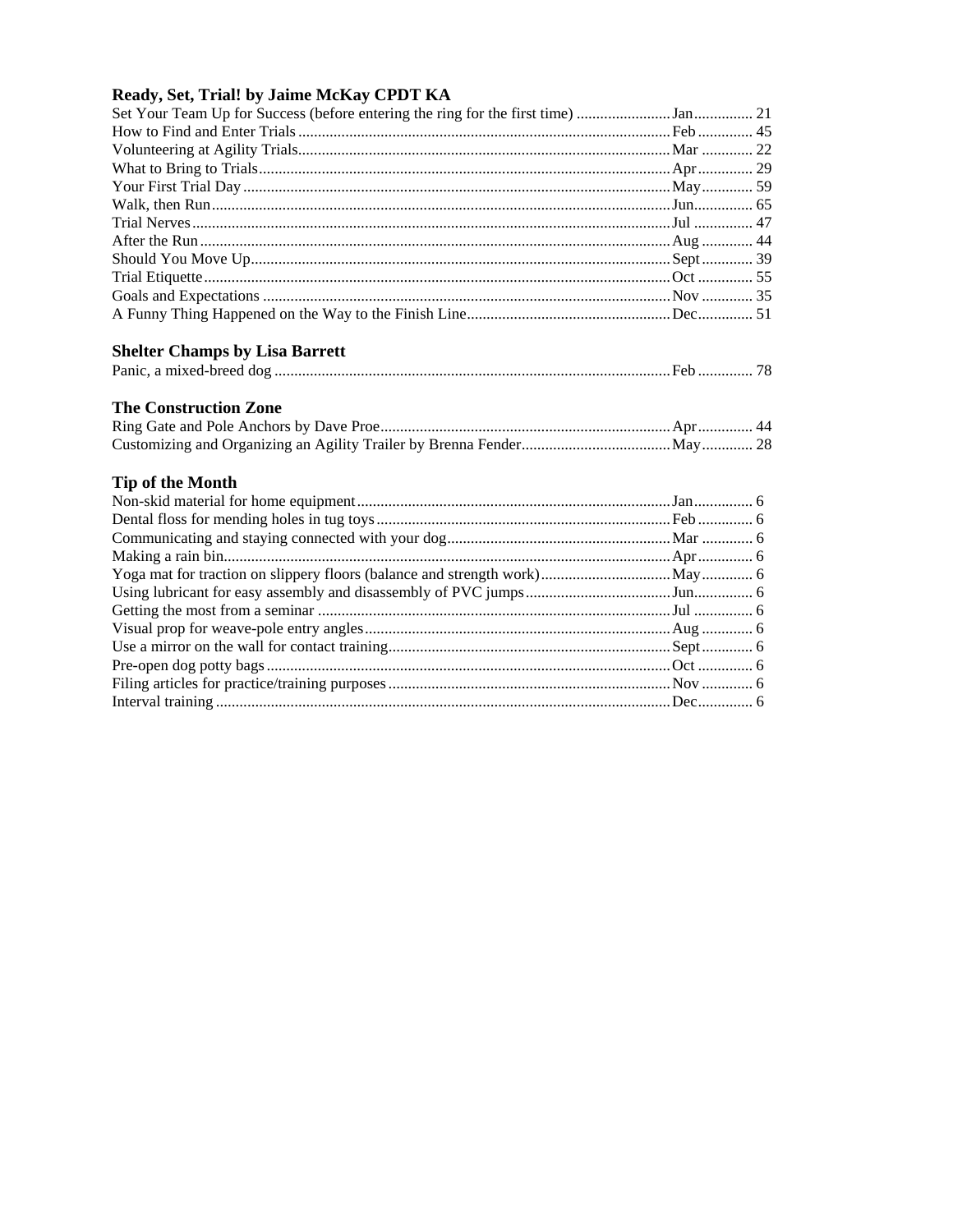# **Training**

| Seek-n-Eat: A Mat Game to Get Your Dog in the Game by Sarah Owings KPA CTP  Apr  22         |  |
|---------------------------------------------------------------------------------------------|--|
|                                                                                             |  |
|                                                                                             |  |
|                                                                                             |  |
| Now You See It, Then You Don't: Stress in Performance Dogs Pt. 1 by Sue Alexander  Jun 18   |  |
|                                                                                             |  |
|                                                                                             |  |
|                                                                                             |  |
|                                                                                             |  |
|                                                                                             |  |
| Now You See It, Then You Don't: Stress in Performance Dogs Pt. 2 by Sue Alexander  Jul  51  |  |
|                                                                                             |  |
|                                                                                             |  |
|                                                                                             |  |
| Acceleration/Deceleration Cues: Teaching the Basics by Laura Manchester Derrett Aug 19      |  |
| Using Remote Treat-dispensing Devices Effectively by Frankie Sassie Joiris  Aug  38         |  |
|                                                                                             |  |
|                                                                                             |  |
|                                                                                             |  |
|                                                                                             |  |
|                                                                                             |  |
| Who's Premack (how does he affect start lines)? by Eva Bertilsson and Emelie J. VeghSept 12 |  |
| Choosing the Most Efficient Path for Your Dog: Decision Making by Laura M Derrett  Sept  29 |  |
|                                                                                             |  |
|                                                                                             |  |
|                                                                                             |  |
| But He's Perfect in Training: Using the Power of Premack by Rachel Sanders Oct  11          |  |
|                                                                                             |  |
|                                                                                             |  |
| Correctly Using Food-stuffable Toys to Create Toy Drive by Laura Manchester Derrett Oct  52 |  |
|                                                                                             |  |
|                                                                                             |  |
|                                                                                             |  |
|                                                                                             |  |
|                                                                                             |  |
|                                                                                             |  |
|                                                                                             |  |
|                                                                                             |  |
|                                                                                             |  |
|                                                                                             |  |